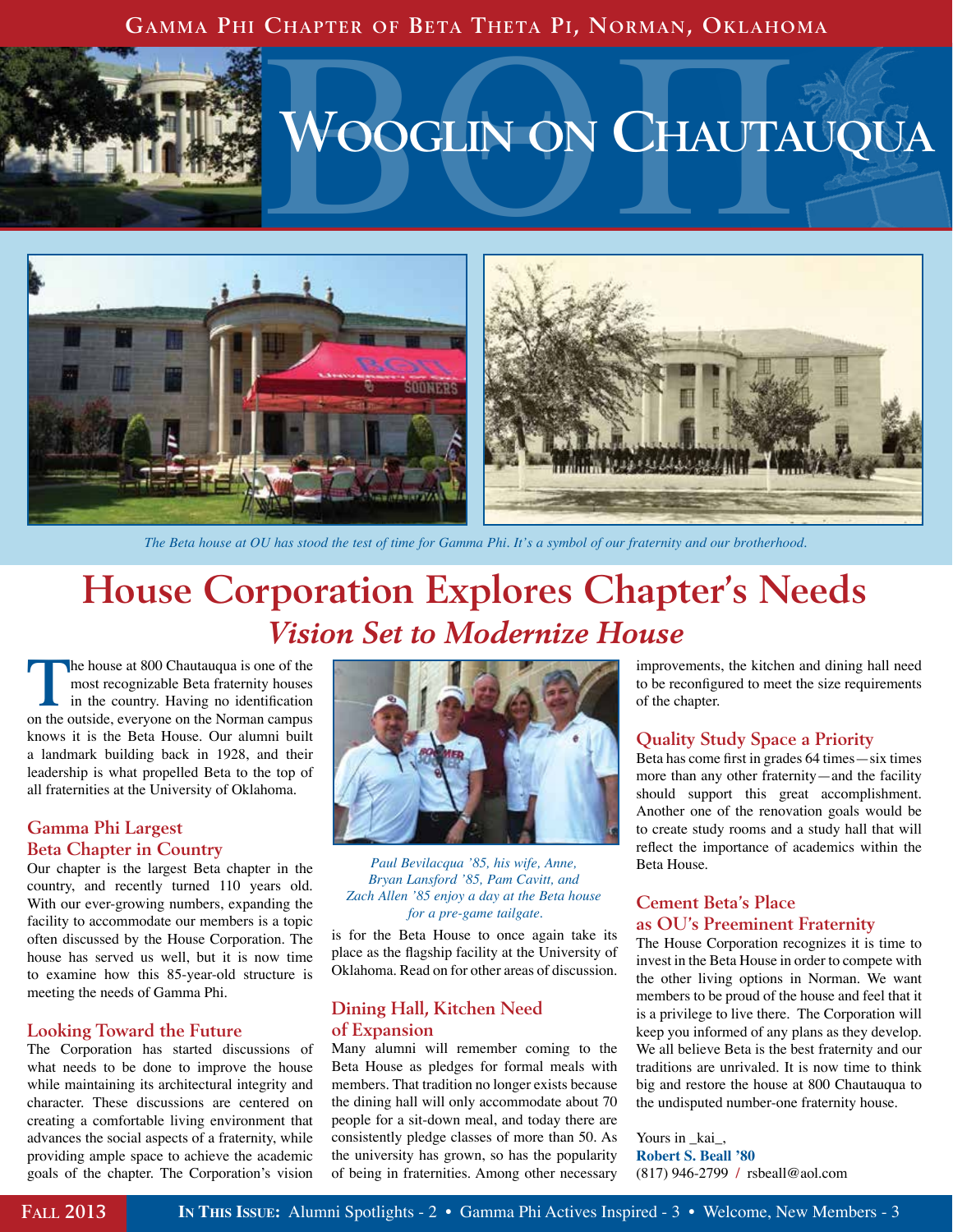

## **Once a Beta, Always a Beta** Will Obering '57 Grateful for Fraternity Experience

**For Will Obering '57**, his Gamma Phi experience has played an instrumental role in his life. When he began college, the fraternity provided a social in, and Will went through the recruitment instrumental role in his life. When he began college, the fraternity provided a social in, and Will went through the recruitment process. After meeting with several fraternities, as well as taking a



recommendation from his OU sister ("who did not date at the Beta house but considered it the best fraternity on campus"), he decided that Beta Theta Pi was the path he wanted to take. "I made a decision that I have never regretted. The brotherhood in the Beta chapter was the best in the school," he said.

After graduating from the University of Oklahoma with a bachelor of science in geology, Will went to work for a small oil company in southeast Asia during the height

of the Cold War. "Being over there gave me a different perspective on things. I really enjoyed it," he said. After, Will went to work in South America for work which eventually paved the way for him to own a domestic oil company today.

*I believe in the fraternity system as a way to educate our young men about how to conduct themselves in their daily lives. I believe in preserving that experience.*

Looking back on his Beta experience, Will sees the impact that the fraternity had on his life. He was able to meet several influential people, had positive role models in the chapter, and matured as a person. "It was an experience that I certainly wouldn't have wanted to miss." Will's favorite memories included social gatherings with various sororities on campus and football Saturdays. Frame and if the Cold War. "Being over there gave me a different perspective on<br>things. I really enjoyed it," he said. After, Will went to work in South<br>America for work which eventually paved the way for him to own a<br>dome

When asked about Gamma Phi, Will talks about his fraternity experience and how it has impacted him for more than 40 years in the oil business. "I believe in the fraternity system as a way to educate our young men about how to conduct themselves in their daily lives. I believe in preserving that experience."

Will still keeps in touch with his pledge class today and the group has gotten together for reunions over the last 30 years, from California to New Mexico and even Wisconsin. "It is a lot of fun to get together and catch up on life with everyone. Sometimes I think I enjoy them more now than when we were undergraduates!"

Will and his wife, Julie, live in Wilson, Wyoming, and have three children and one grandchild. In his spare time, Will enjoys fishing, skiing, hunting, and collecting American art. He is also involved with the Whitney Museum of American Art in New York City and the Smithsonian Museum in Washington, D.C. You can contact Will at wobering@helmenergy.com.

### **Brad Liebmann '85 Credits Gamma Phi for Leadership Experience and Lifelong Friends, Encourages Alumni to Reconnect**

**B**<br>**R**<br>**EXECUTE:** The summer of 1981. "The class of '85 was almost entirely<br>recruited during the summer process. I instantly clicked<br>with near of muldes bathers of muldials and all the state of the state of the state of t the summer of 1981. "The class of '85 was almost entirely recruited during the summer process. I instantly clicked with many of my pledge brothers at my first Beta recruitment party, which was a canoe trip down the Illinois River," he said. "We all more or less decided to pledge Beta that day and we remain very close. **Bill Banowsky '83**, **Jeff Dietert '83**, and **Richard Howell '83** put together a great group of young men."

After graduating with a bachelor of science in finance, Brad worked in commercial real estate in Dallas and New York, and then investment banking in New York and London. He was senior vice president of technology mergers and acquisitions

with Lehman Brothers when he decided to start his own company, Simply Business, in London. The organization had over 225,000 business customers and 200 employees when Brad sold the company in July 2013 and retired to St. Lucia.



Blessed with a variety of career experience, Brad encourages undergraduates to surround themselves with smart people who are passionate about what they

do. "At Lehman Brothers I always tried to work for the smartest bankers from whom I could learn the most. As an entrepreneur, I hired people who were smarter and better than me at something. Whether you work for them or they work for you, being part of a smart, passionate team is critical for success. I was able to learn that in Gamma Phi."

When asked about his time in the chapter, Brad mentioned the lifelong relationships he formed but also cited the importance to prepare undergraduates for a successful future. "Gamma Phi made me well-rounded. The close bonds I formed, particularly with my pledge brothers, taught me that there is so much more to being successful than money. Some of us from the class of '85, including **Link Barr '85**, **Brad Durham '85**, and **Stan Vlasimsky '85**, have been fortunate enough to retire already and spend more time with our families and other pursuits," he said. "We were privileged to enjoy such an empowering experience, and we still benefit from those close bonds because of the generosity of the alumni who preceded us."

Brad and his partner, Michael, live in St. Lucia, British West Indies, and they have two children. You can contact him at brad.liebmann@gmail.com.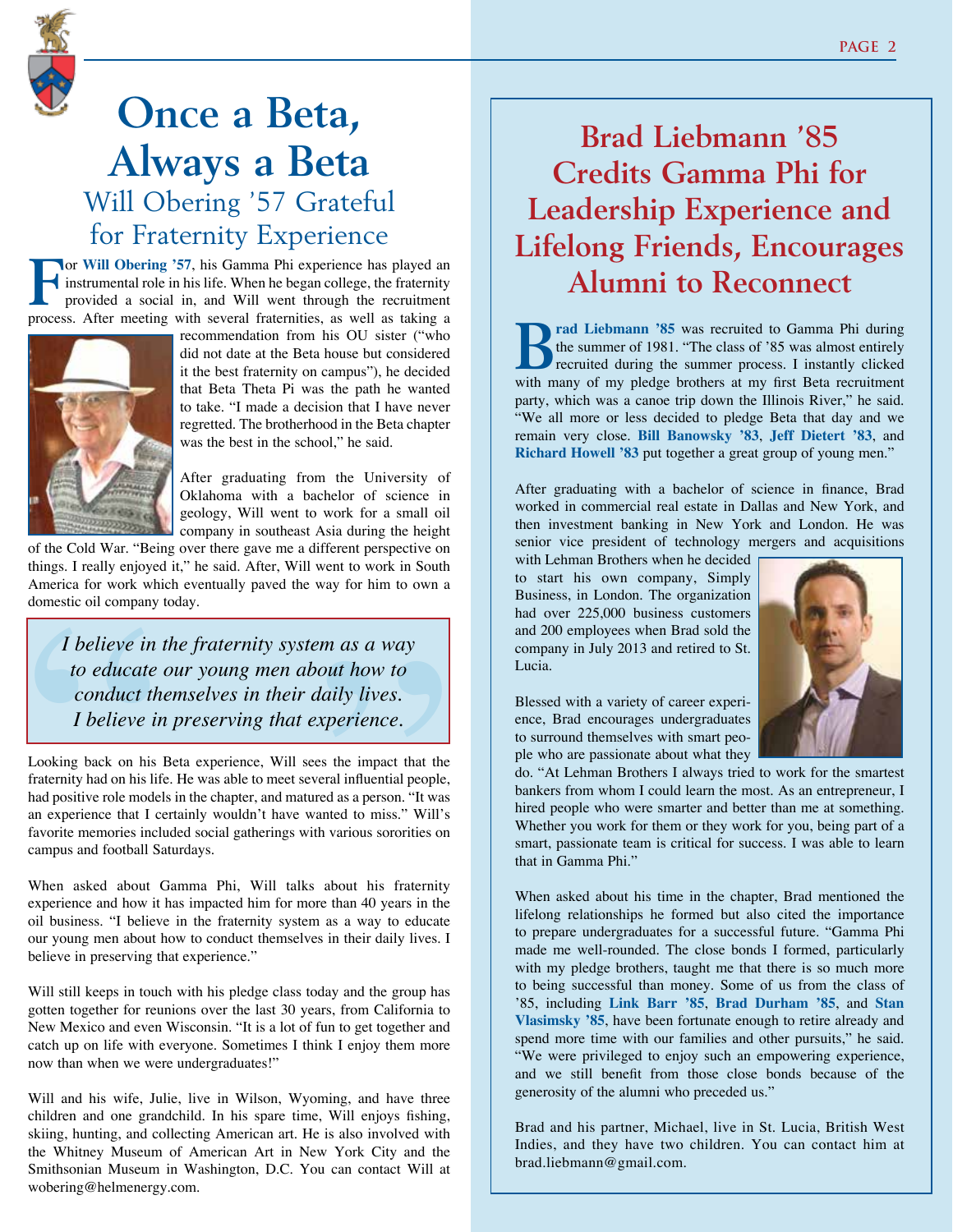### $\Box$ **Gamma Phi Actives Inspired by Alumni Involvement** *Beta Theta Pi at OU Remains Strong*

**G**reetings, alumni, and welcome to the fall edition of *Wooglin on Chautauqua*. It is an exciting time to be an alumnus of the University of Oklahoma, as well as a

member of Gamma Phi. We are thankful for all of your support and are enjoying our most successful semester yet at OU.

#### **Summer Recruitment a Success, Fraternity Excels in Academics**

Beta had an outstanding recruitment this summer. Led by **Bill Johnston '15**, the chapter signed 58 men. This class has an average GPA of 3.78 and an average ACT score of 27, some of the

highest scores we have ever seen. For the actives, this marks the thirdconsecutive semester the chapter has finished first in grades among the large fraternities. With a great pledge class on its way, this is a record the chapter plans to extend in the coming years.

**Chapter Leads the Way for Campus Involvement** 

As campus leaders, Beta strives to make a great impact on campus. **Skyler Sikes '15** serves as Interfraternal Council chief justice, **Conner Davey '14** serves as chair of Relay for Life, and **Jackson Lisle '15** serves as vice chairman of Soonerthon (formerly dance marathon). Relay for Life

and Soonerthon are two of the biggest events on campus and both raise more than \$100,000 annually for cancer research. **Luke Tucker '13** has

been appointed by the OU Board of Regents to be on the Price College of Business Dean Search Committee. Everywhere you look on campus, it is easy to recognize the influence Betas have.

B

 $-\Theta$ 

### **Giving Back to the Community**

This fall, the brothers of Gamma Phi spent time volunteering in Moore, Oklahoma, to help with tornado relief. When this tragedy struck our community, the chapter felt obligated to help with both a financial gift from our social fund and

individual volunteers to help rebuild.

Your continuous support is greatly appreciated. As always, please feel free to contact me with any questions, suggestions, or comments. We look forward to seeing you at the chapter house.



Yours in kai, **Mark Stoltz '14** Chapter President (281) 638-1724 **/** mtstoltz@ou.edu

### **Welcome, 2013 Pledge Class**

*The 2013 Gamma Phi Chapter with a variety of awards from the year.* 

**Cade Baldwin '17**  *Duncan, Okla.* 

**Logan Banfield '17** *Broken Arrow, Okla.*

**Grayson Barghols '17**\* *Oro Valley, Ariz.* (**Steve Barghols '73**, **Brad Barghols '85**, **John Barghols '07**)

**Kraig Behrens '17** *Denton, Texas*

**John Robert Bell '17** *Tulsa, Okla.*

**Ben Bevilacqua '17**\* *Tulsa, Okla.* (**Paul Bevilacqua '85**)

**Nathan Blakely '17** *Edmond, Okla.*

**Adam Bouvette '17** *Edmond, Okla.*

**Saxon Bryant '17** *Tulsa, Okla.*

**Arian Burdge '17** *Denton, Texas*

**Garrett Chase '17** *Fort Smith, Ark.*

**Mason Dicks '17** *Claremore, Okla.*

**Chris Dillahunty '17** *Mangum, Okla.*

**Mark Dintino '17** *Fort Worth, Texas*

**Austin Dobbs '17**\* *Edmond, Okla.* (**James Dobbs '87** and **Charles Dobbs '85**)

**Robert Evans '17**\* *Fort Smith, Ark.* (**Andrew Evans**)

**Garrett Fraley '17**\* *Oklahoma City, Okla.* (**Tom Fraley III '86**, **Tom Fraley Jr. '56**)

**Rob Frantz '17**\* *Enid, Okla.* (**J. Douglas Frantz '66**, **Robert S. Frantz '39**, **Harry P. Frantz Jr. '38**, **Kurt S. Frantz '70**, **Harry S. Frantz '70**, and **Nick Heller '17 Harry P. Frantz '16**)

**Connor Gohlke '17** *Aubrey, Texas*

**Chris Greer '17**\* *Sugar Land, Texas* (**Jerry Greer '78**, **Richard Greer '79**, **Jerry Greer Jr. '08**, **Cullen Greer '08**, and **Ronald J. Cullen '20**)

**Garrett Guinn '17** *Katy, Texas*

**Chris Hahn '17** *Jenks, Okla.*

**Jennings Hammack '17**\* *Oklahoma City, Okla.* (**Templin Hammack '13**, **Robert Hammack '68**, **James Hammack '63**, **William Hammack '75**, **Kurtis Hammack '04**, and **Gene Hammack**)

**David Havala '17** *Plano, Texas*

**Austin Hazlewood '17** *Tulsa, Okla.*

*Ardmore, Okla.*

**L.L. Humphreys '17** *Velma, Okla.* **Forrest Johnson '17**

*Oklahoma City, Okla.* **Jake Khoussine '17**

*Oklahoma City, Okla.* **Andrew Leach '17** *Ada, Okla.*

**Cole Lindley '17**  *Oklahoma City, Okla.*

**Alex Malati '17** *Bixby, Okla.*

**Sam Marino '17** *Oklahoma City, Okla.*

**Tyler McGinnis '17** *Oklahoma City, Okla.*

**Ernie McKee '17**\* *Tulsa, Okla.* (**Mike McKee '07** and **Matt McKee**)

**Colten Meek '17** *Marlow, Okla.*

**Cooper Metz '17**\* *Edmond, Okla.* (**Paper Metz '79**)

**Cass Meyers '17**\* *Norman, Okla.* (**Forrest Weirick '59**)

**Matt Mills '17** *Dallas, Texas*

**Ledger Newman '17** *Broken Bow, Okla.*

**Cole Nimmo '17** *Ponca City, Okla.*

**Joe Pauly '17**

*Eden Prarie, Minn.*  **Will Payne '17** *Tulsa, Okla.*

**Philipp Piplits '17** *Tulsa, Okla.*

**Reed Prado '17** *Sugar Land, Texas*

**Nick Psencik '15**\* *Oklahoma City, Okla.* (**Greyson Psencik '12**)

**Vijay Raj '17** *Edmond, Okla.*

**Jacob Ryan '17**\* *El Reno, Okla.* (**Everett Lees '99**) **Troy Schoeppel '17** *Oklahoma City, Okla.*

**Reed Scroggs '17** *Tulsa, Okla.*

**Bear Smith '17** *Dallas, Texas*

**Blake Smith '17** *Tulsa, Okla.*

**Alec Spring '17** *Edmond, Okla.*

**John Stout '17** *Ada, Okla.*

**Evan Taylor '17** *Broken Arrow, Okla.*

**Dalton Thompson '17** *Ada, Okla.*

**Ethan Walker '17** *Edmond, Okla.*

**Kameron Woolfolk '17** *Crowley, Texas*

*\*Legacy; relatives in parentheses*